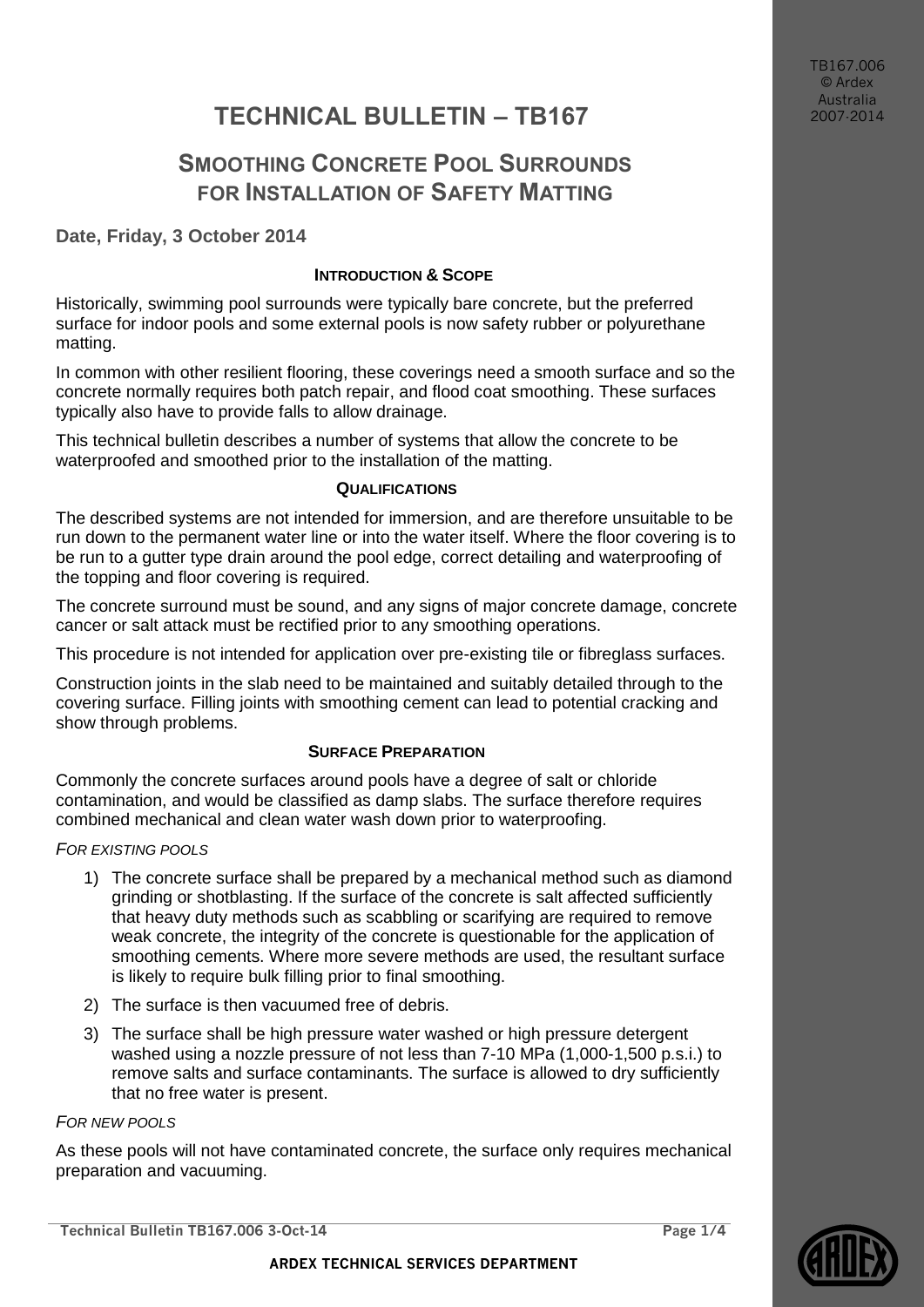#### **PATCHING**

Where there are holes or other small areas in the concrete requiring patching prior to the application of the membrane, three options are recommended;

*WATER RESISTANT MORTARS*

- a) The concrete can be patched with Ardex A46 repair mortar to a maximum depth of 30mm. Apply with a steel hand trowel working the mixed mortar well into the surface. Ardex A46 can also be used for final patching and modelling on the top of the smoothed surface if required.
- b) Where the depth exceeds 30mm, Ardex A46 can be substituted by Ardex B34 bonding bridge and Ardex B36 rendering mortar. This has a maximum thickness of 100mm

#### *WATERPROOF MORTAR*

A mix of epoxy modified concrete can be used to fill holes. This mix is effectively waterproof and has a degree of salt resistance. By volume:

1 Part mixed Ardex WPM300 Hydrepoxy

1 Part Portland cement

1-1.5 Parts washed dry sand ~0.3mm

1 Part washed dry aggregate 3-8mm

Curing time for this mix is approximately 24 hours.

#### **WATERPROOFING**

The application of a moisture barrier to the prepared concrete substrate achieves two things;

- a) Firstly it can suppress rising salt and other contaminants deeper in the concrete than the surface preparation can reach, and
- b) Stops rising moisture, since existing concrete surrounds would likely be classified as damp slabs due to splashing water. For new concrete this method will eliminate issues with construction moisture, and suppress moisture travelling into the concrete over time, rising to beneath the mat covering and producing problems

The main moisture barrier is two coats of Ardex WPM300. The second coat has a sand blinded surface to provide a bond for the smoothing cement.

- 1) The Ardex WPM300 is mixed as per the product data sheet and applied at not more than 3m<sup>2</sup> per litre with a nap roller. The first coat is applied and allowed to cure for 2 hours.
- 2) A second coat is applied at  $3m^2$  per litre, and whilst the Ardex WPM300 surface is still wet, sand is broadcast onto the surface at a rate of 700gms/m<sup>2</sup>. The sand required has a particle size of 0.3-0.5mm, is washed clean of organic material and clay, and is dry.
- 3) The sand blinded Ardex WPM300 is allowed to cure for 24 hours and then any loose or excess sand is broomed and vacuumed off the surface.

**NOTE:** Since the last version of this document was released, WPM256 has been removed from the product range, so the 'contaminated' concrete system is no longer applicable.

#### **SMOOTHING CEMENT FOR SURFACE**

The surface requires smoothing with a liquid applied smoothing cement, but where the concrete has insufficient fall, the smoothing cements have a limited capacity to create falls and a bulk fill may be required. A number of smoothing cement options are provided.



**Technical Bulletin TB167.006 3-Oct-14 Page 2/4**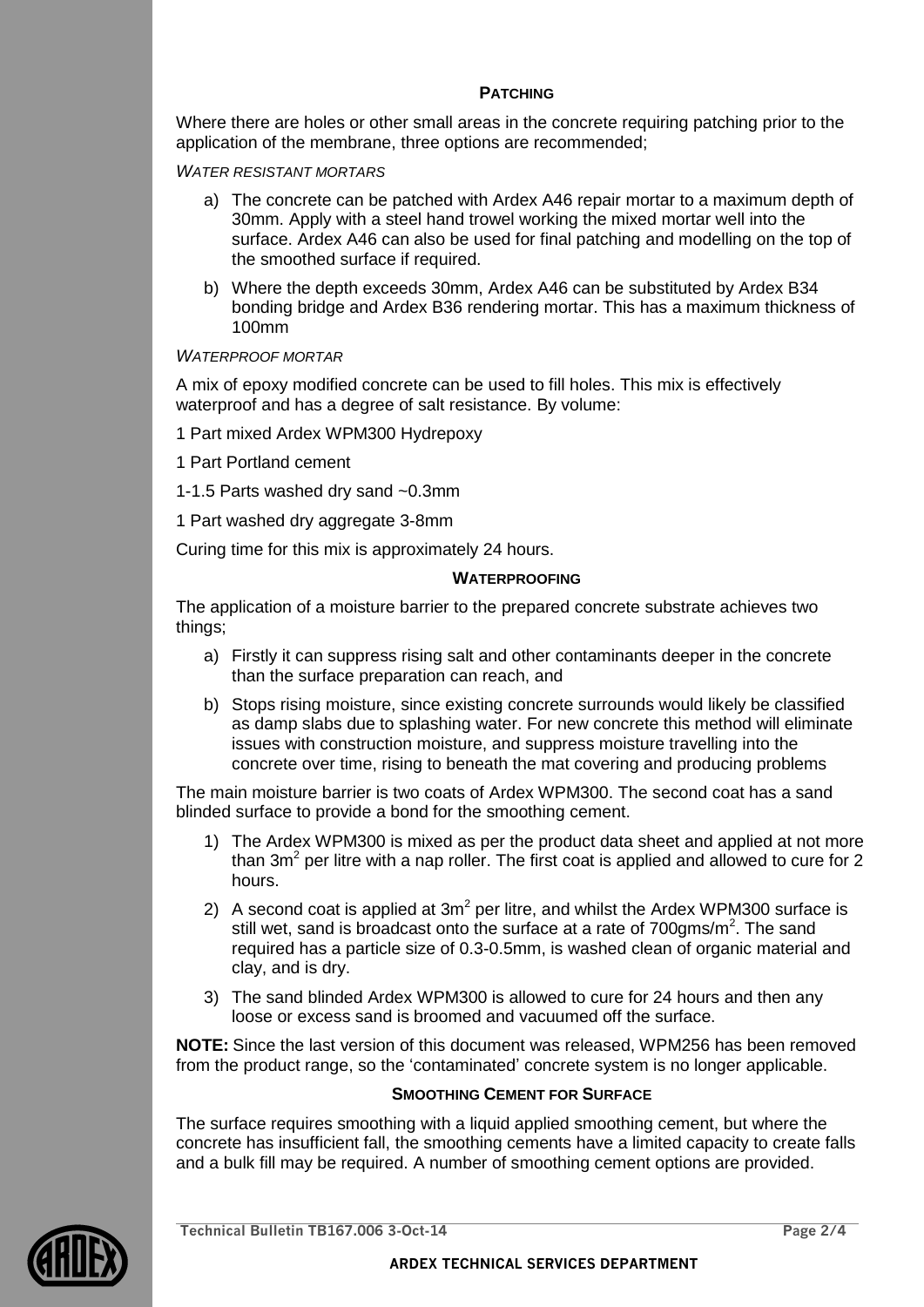### *PRECAUTIONS*

\* External and exposed smoothing operations are subject to weather vagaries such as rain, strong wind and high temperatures.

- a) Where rain is expected, smoothing cements shall not be applied, since rain falling onto smoothing cements less than about 12-18hrs old is likely to affect the material.
- b) High winds and raised temperatures can cause premature curing and loss of water which can result in polygonal surface cracking.
- \* Liquid smoothing cements will flow down slopes and this needs to be considered.
- \* Ardex internal and Ardurapid™ products shall not be used in this application.

### *ARDEX K301*

Ardex K301 smoothing cement is designed as an external wear surface and is fresh water and frost resistant. The surface can be covered with the matting (or left 'open', though close to the pool edge should be protected as pool water is quite chemically aggressive).

The minimum thickness of application is 2mm and maximum 20mm. The product has moderate falls/ramping capabilities and is better used as a smoothing coating.

Open K301 surfaces can be coated or have stencilled patterns applied. The surface of K301 itself is relatively smooth and is difficult to broom finish so slip resistance requirements need to be reviewed.

#### *ARDEX A38*

Ardex A38 is a engineered screeding cement which can be used directly under floor coverings when the surface is correctly closed, or provide a bulk filled base for K301 toppings, or a skim coat of A46 or B34/B36. This product can be used externally and in wet areas.

The minimum thickness applied to concrete with the bonding bridge is 15mm and the maximum is unrestricted, but nominally 50mm is recommended. If used un-bonded when applied over waterproofing for example, the minimum thickness is 40mm.

The smoothing cement surfaces are allowed to cure for 48hrs prior to the installation of the floor covering.

The recommended adhesives used to bond the matting down shall be water resistant and Ardex AF545 is suitable for this application.

## **WATERPROOFING THE SMOOTHING CEMENT SURFACE**

This process will improve the moisture resistance of the system where the smoothed surface goes down to a dish drain or edge gutter without a hob. As already noted it is not recommended that the smoothing cement are exposed to fully immersed or constantly wet situations. There are two approaches to this problem.

The first involves either leaving a small gap between the smoothed area and the gutter, or cutting a channel after the smoothing cement is applied. A generous coat of Ardex WPM300 is coated onto and into this cut joint to provide a waterproof coating.

The section option involves creating a continuous finish into the gutter.

The smoothing cement can be waterproofed with two coats of Ardex WPM300, or Ardex WPM002 back to a minimum of 300mm from the edge.

- 1) A bond breaker of neutral cure silicone or polyurethane sealant should be applied along the edge between the gutter and the smoothing cement and smeared for 10mm either side of the joint.
- 2) The applied membrane needs to be turned down into the gutter (gutter material needs to be bond compatible) and the edge re-inforced with Ardex Deckweb embedded in the membrane.

**Technical Bulletin TB167.006 3-Oct-14 Page 3/4**